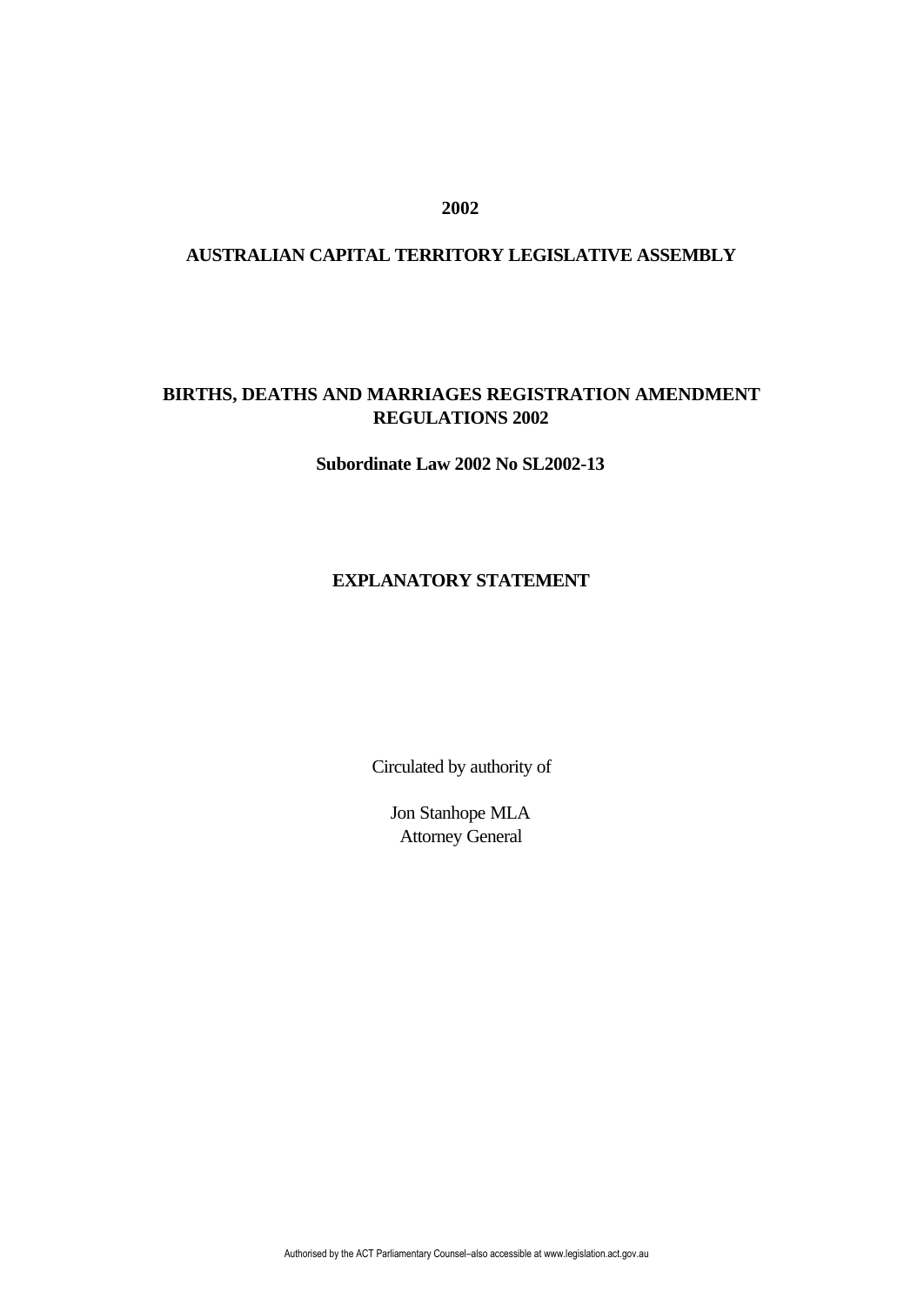## BIRTHS, DEATHS AND MARRIAGES REGISTRATION AMENDMENT REGULATIONS 2002

### **BACKGROUND**

The *Births, Deaths and Marriages Registration Act 1997* was drafted in accordance with a model agreed by the Standing Committee of Attorneys-General to provide for compulsory civil registration of births, deaths and marriages. It also allows for registration of changes of name and sex. Provisions about change of sex on birth records are not uniform across all States and Territories. For a person who has changed from the sex noted on the birth record, it is important that the change be recognised in States and Territories other than the one in which the birth is registered. The *Births, Deaths and Marriages Registration Act 1997* deals with that issue by providing for recognition of documents issued under a law of a State or another Territory that show that a person has undergone sexual reassignment surgery. The relevant laws are those prescribed by regulation. Recently Western Australia and Tasmania have passed laws providing for registration of change of sex. Those laws now need to be included in the *Births, Deaths and Marriages Registration Regulations* so that change of sex documents issued under them can be given effect in the ACT.

#### **SUMMARY**

The *Births, Deaths and Marriages Registration Amendment Regulations 2002* amend the *Births, Deaths and Marriages Registration Regulations 1998*. The amendment is to include in regulation 8 laws of Tasmania and Western Australia about change of sex so as to provide for recognition in the ACT of change of sex documents issued under those laws. Regulation 8 is made under section 29 of the *Births, Deaths and Marriages Registration Act 1997.*

#### **DETAILS**

Regulation 1 provides for the Regulations to be cited as the *Births, Deaths and Marriages Registration Amendment Regulations 2002.*

Regulation 2 provides for the Regulations to commence on the day after the day on which they are notified. From 12 September 2001, ACT legislation has been notified on the electronic legislation register rather than in the government Gazette. The *Legislation Act 2001* provides for notification on the register. Notification involves both a statement on the register that an Act or instrument has been made and publication on the register of the text of the Act or instrument.

Regulation 3 provides that the regulations amend the *Births, Deaths and Marriages Registration Regulations 1998.*